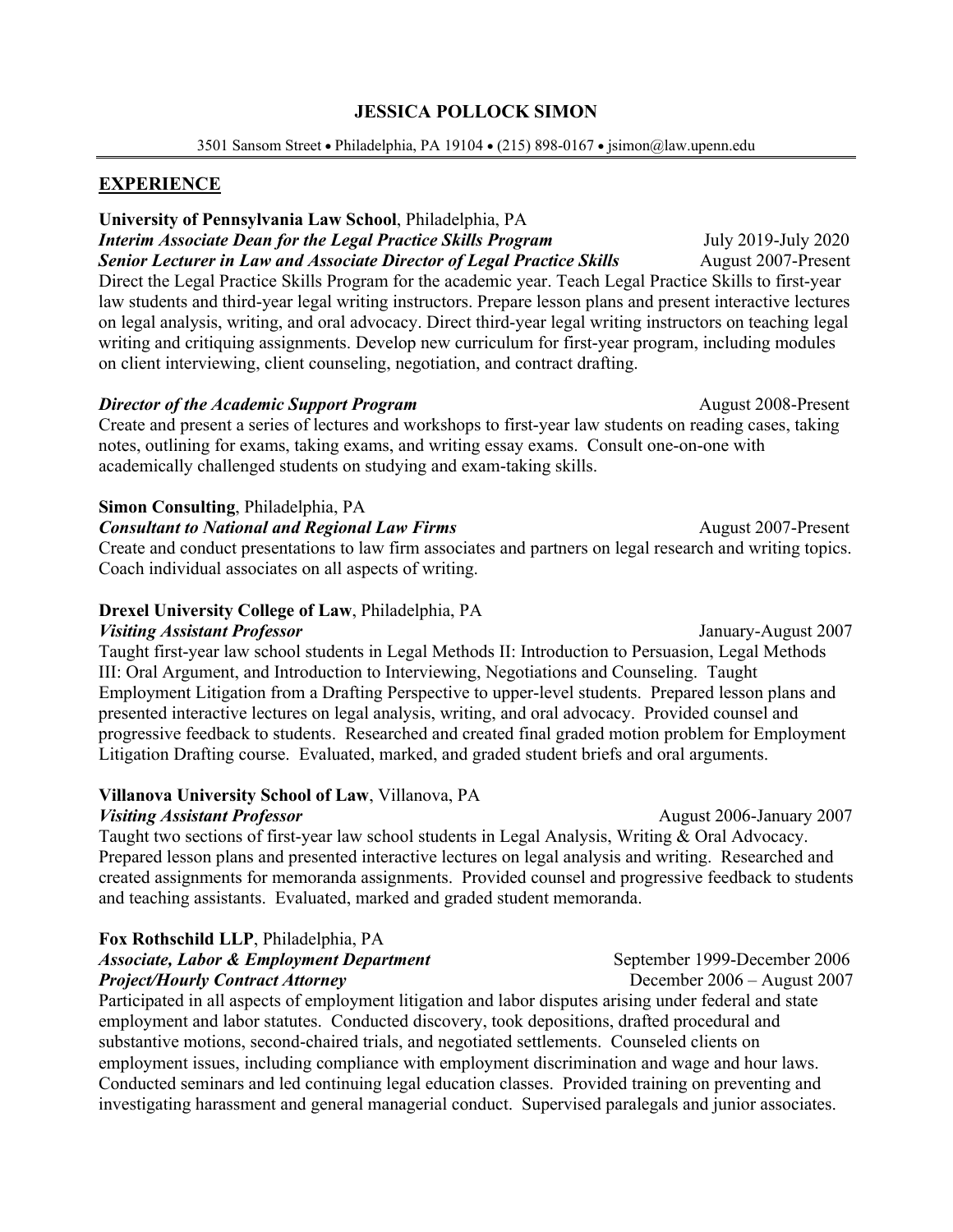**House Government Reform and Oversight Committee**, Washington, DC

## *Investigative Assistant for Campaign Finance Investigations* May-December 1997

Researched and wrote legal memoranda on the Hatch Act to prepare staff counsel for depositions. Reported to staff counsel on Senate campaign finance investigation hearings.

### **The American Political Network**, Alexandria, VA

*Staff Writer,* **American Health Line** September 1995-August 1996 Researched, wrote, and edited daily newsletter on health care legislation, policy, and reform, specializing in health care news related to the 1996 Presidential Election. Co-authored and edited the 50-State Report on Health Care Reform Activities, a quarterly report.

# **EDUCATION**

**The George Washington University Law School**, Washington, DC J.D. with Honors, May 1999; Honors in Oral Advocacy; Staff Writer, *The Environmental Lawyer* **University of Pennsylvania**, Philadelphia, PA B.A., cum laude, with Honors, History and American Civilization, May 1995

# **BAR AND COURT ADMISSIONS**

Pennsylvania and New Jersey, 1999; The Supreme Court of the United States; United States Court of Appeals for the Third Circuit; United States District Court for the Eastern District of Pennsylvania; United States District Court for the District of New Jersey

# **PUBLICATIONS AND ACKNOWLEDGEMENTS**

Jeffrey P. Scarpello and Jessica L. Pollock, *Can Union Waive Member's Right to Judicial Forum?* The Legal Intelligencer, April 17, 2000, at 9.

Marvin L. Weinberg and Jessica L. Pollock, *U.S. Supreme Court Rules in Favor of Arbitration of Employment Disputes*, Route 422 Business Advisor, July 2001 Issue.

Marvin L. Weinberg and Jessica L. Pollock, *Employers Beware: Misclassifying Employees Could be a Costly Mistake*, www.shrm.org (Society for Human Resource Management Web Page), May, 2001. Honored by Pennsylvania Super Lawyers in *Philadelphia Magazine* as a Pennsylvania Rising Star, December 2006

# **PRESENTATIONS AND COMMUNITY INVOLVEMENT**

Yale Law School, Twice Annual Guest Speaker, 2013-2014: *Reading Cases Like an Expert*; *Outlining Your Classes and Other Exam Preparations*

Philadelphia Diversity Law Group Fellows Program, Fall and Summer Programs: *How to Prepare for Law School Classes*; *How to Prepare for Law School Exams*

Legal Writing Institute One-Day Workshop, December 2017, *So You (Might) Want to be a Transactional Lawyer?*

Legal Writing Institute Bi-Annual Conference, July 2016, *It Takes Three to Tango: Introducing a Mediator-Facilitated Settlement Negotiations Exercise in the 1L Writing Course*